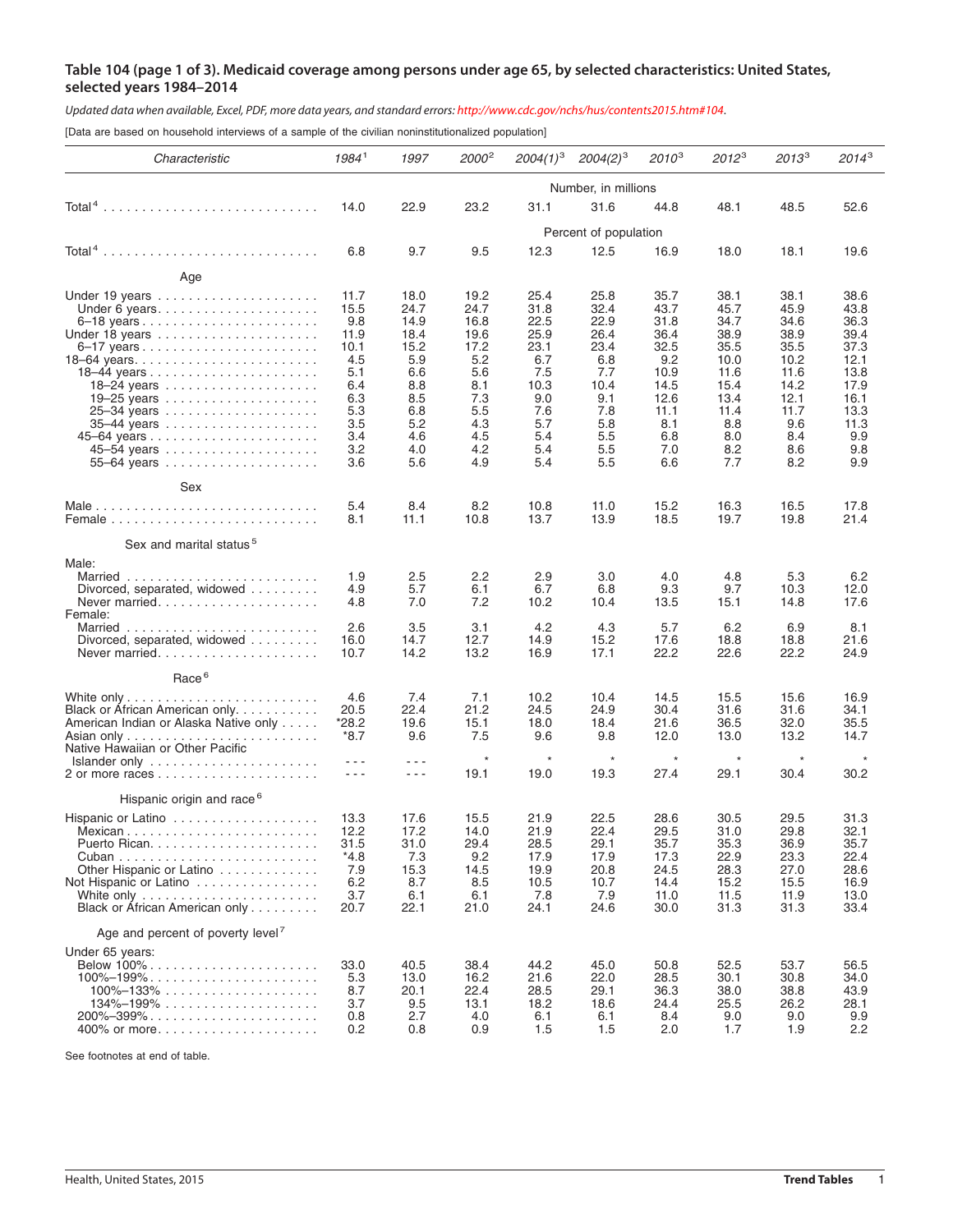## Table 104 (page 2 of 3). Medicaid coverage among persons under age 65, by selected characteristics: United States, **selected years 1984–2014**

Updated data when available, Excel, PDF, more data years, and standard errors: http://www.cdc.gov/nchs/hus/contents2015.htm#104.

[Data are based on household interviews of a sample of the civilian noninstitutionalized population]

| Characteristic                                                                                                                                                                                                                                                                                                                    | 1984 <sup>1</sup>                            | 1997                                       | 2000 <sup>2</sup>                          | $2004(1)^3$                                 | $2004(2)^3$                                 | $2010^{3}$                                  | $2012^3$                                    | $2013^3$                                    | $2014^3$                                    |  |
|-----------------------------------------------------------------------------------------------------------------------------------------------------------------------------------------------------------------------------------------------------------------------------------------------------------------------------------|----------------------------------------------|--------------------------------------------|--------------------------------------------|---------------------------------------------|---------------------------------------------|---------------------------------------------|---------------------------------------------|---------------------------------------------|---------------------------------------------|--|
|                                                                                                                                                                                                                                                                                                                                   | Percent of population                        |                                            |                                            |                                             |                                             |                                             |                                             |                                             |                                             |  |
| Under 19 years:<br>Below 100%.<br>$100\% - 199\% \ldots \ldots \ldots \ldots \ldots \ldots \ldots$<br>$100\% - 133\%$<br>$134\% - 199\% \ldots \ldots \ldots \ldots \ldots \ldots$<br>$200\% - 399\% \ldots \ldots \ldots \ldots \ldots \ldots \ldots$<br>400% or more                                                            | 42.0<br>6.5<br>10.3<br>4.7<br>1.0<br>$\star$ | 56.4<br>20.3<br>31.1<br>14.8<br>4.4<br>1.3 | 56.9<br>27.8<br>36.4<br>23.3<br>7.6<br>2.1 | 67.5<br>38.7<br>48.3<br>33.9<br>12.1<br>3.2 | 68.9<br>39.5<br>49.2<br>34.6<br>12.2<br>3.2 | 78.4<br>53.5<br>63.5<br>47.7<br>17.7<br>4.3 | 82.1<br>56.3<br>68.8<br>48.8<br>18.8<br>3.6 | 82.1<br>58.9<br>70.3<br>51.6<br>19.1<br>3.2 | 83.3<br>59.1<br>71.7<br>50.6<br>18.5<br>3.8 |  |
| Under 18 years:<br>Below 100%<br>$100\% - 199\%$<br>$100\% - 133\% \ldots \ldots \ldots \ldots \ldots \ldots$<br>$134\% - 199\%$<br>$200\% - 399\% \ldots \ldots \ldots \ldots \ldots \ldots \ldots$                                                                                                                              | 43.3<br>6.6<br>10.4<br>4.8<br>1.0<br>$\star$ | 58.0<br>20.8<br>32.0<br>15.1<br>4.5<br>1.3 | 58.5<br>28.4<br>36.9<br>23.8<br>7.6<br>2.2 | 69.2<br>39.5<br>48.9<br>34.7<br>12.2<br>3.3 | 70.7<br>40.2<br>49.8<br>35.4<br>12.3<br>3.3 | 79.8<br>54.3<br>64.6<br>48.2<br>18.0<br>4.3 | 83.7<br>57.3<br>70.1<br>49.6<br>19.1<br>3.6 | 83.9<br>60.1<br>71.2<br>52.9<br>19.5<br>3.3 | 84.7<br>60.0<br>72.3<br>51.6<br>18.9<br>4.0 |  |
| 18-64 years:<br>Below 100%<br>$100\% - 199\%$<br>$100\% - 133\% \ldots \ldots \ldots \ldots \ldots \ldots$<br>$134\% - 199\% \ldots \ldots \ldots \ldots \ldots \ldots$<br>$200\% - 399\% \ldots \ldots \ldots \ldots \ldots \ldots \ldots \ldots$<br>400% or more<br>Disability measure<br>among adults 18-64 years <sup>8</sup> | 25.3<br>4.5<br>7.6<br>3.1<br>0.7<br>0.2      | 28.0<br>8.6<br>13.0<br>6.5<br>1.9<br>0.7   | 24.9<br>9.1<br>13.2<br>7.2<br>2.4<br>0.6   | 28.6<br>11.9<br>17.0<br>9.5<br>3.4<br>1.0   | 28.9<br>12.2<br>17.4<br>9.7<br>3.4<br>1.0   | 32.4<br>15.7<br>21.0<br>13.0<br>4.8<br>1.3  | 34.0<br>16.8<br>21.8<br>13.9<br>5.1<br>1.2  | 35.4<br>17.1<br>22.0<br>14.4<br>5.1<br>1.6  | 39.7<br>21.4<br>28.3<br>17.6<br>6.7<br>1.7  |  |
| Any basic actions difficulty or complex<br>Any basic actions difficulty<br>Any complex activity limitation                                                                                                                                                                                                                        | - - -<br>- - -<br>$  -$                      | 13.2<br>12.7<br>22.9<br>3.5                | 12.8<br>12.2<br>23.2<br>3.0                | 14.7<br>14.0<br>23.9<br>4.5                 | 14.9<br>14.2<br>24.1<br>4.7                 | 17.8<br>16.7<br>30.0<br>6.8                 | 19.3<br>18.4<br>30.8<br>7.0                 | 21.1<br>20.6<br>32.3<br>6.8                 | 22.9<br>22.0<br>35.6<br>8.7                 |  |
| Geographic region                                                                                                                                                                                                                                                                                                                 | 8.6<br>7.4<br>5.1<br>7.0                     | 11.3<br>8.4<br>8.7<br>11.7                 | 10.6<br>8.0<br>9.4<br>10.4                 | 12.8<br>10.2<br>12.2<br>14.2                | 13.0<br>10.4<br>12.4<br>14.4                | 17.9<br>17.3<br>16.0<br>17.1                | 19.3<br>16.3<br>17.8<br>19.1                | 20.8<br>16.9<br>17.8<br>18.0                | 21.4<br>18.6<br>18.7<br>20.9                |  |
| Location of residence <sup>9</sup>                                                                                                                                                                                                                                                                                                |                                              |                                            |                                            |                                             |                                             |                                             |                                             |                                             |                                             |  |
|                                                                                                                                                                                                                                                                                                                                   | 7.1<br>6.1                                   | 9.7<br>10.1                                | 8.9<br>11.9                                | 11.7<br>14.8                                | 11.9<br>15.0                                | 16.1<br>21.4                                | 17.4<br>21.4                                | 17.4<br>22.5                                | 18.9<br>24.4                                |  |

See footnotes at end of table.